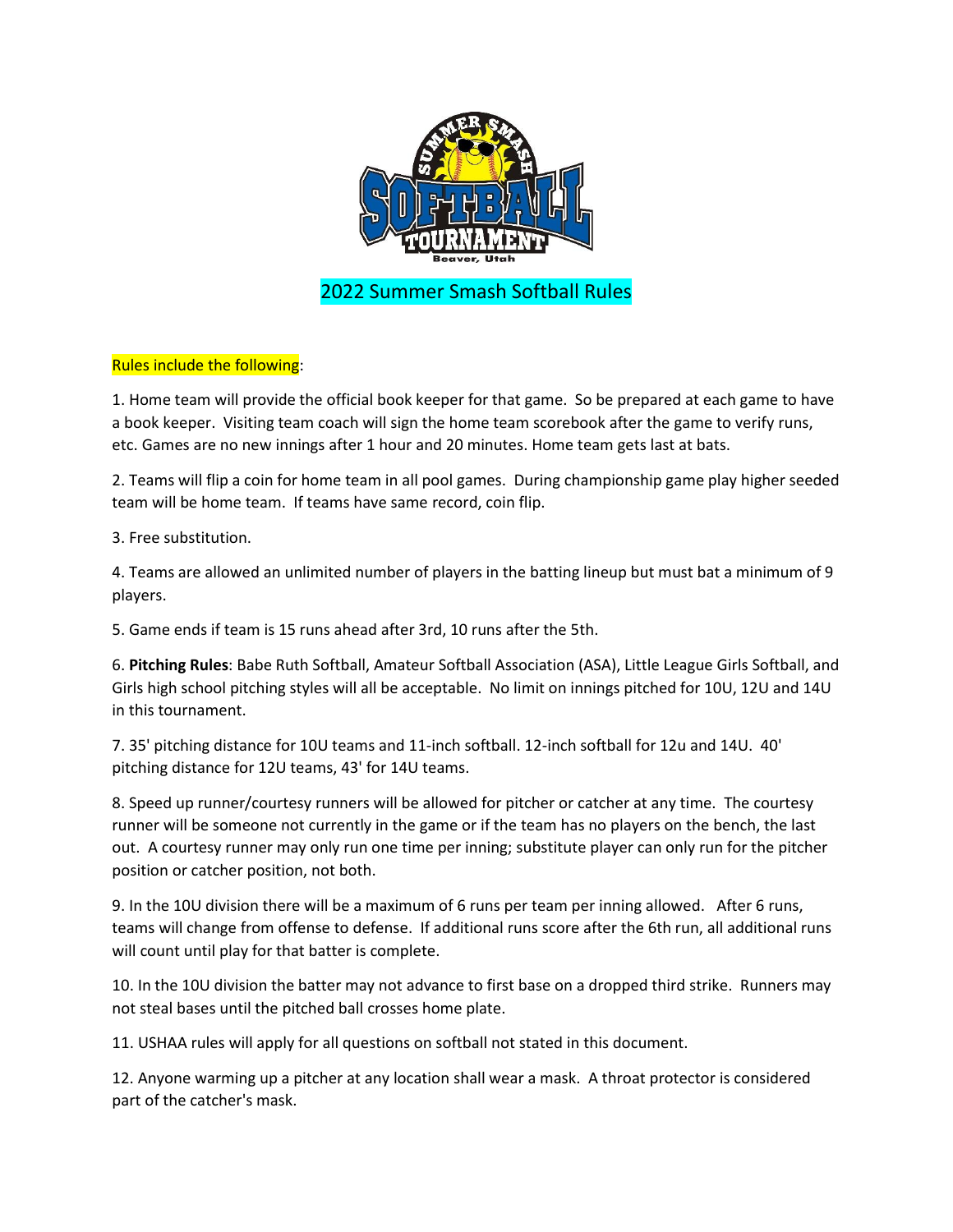13. If any bat cannot be clearly identified for its make and model to determine the barrel composition, then the bat should be removed from the game. All bats should be marked "Official Softball".

14. Metal cleats are permitted in the 14U, 16U and 18U divisions. In the 10U division, only rubber cleats will be permitted.

15. Teams will play 4 pool play games. After pool play on Saturday the two top teams in the 10U, 12U and 14U division will play a championship game. Top teams will be determined by the seeding as listed below. Fridays and Saturdays games will be 6 innings for 10U and 12U and 7 innings for 14U. The Championship game in each age division will have a **time limit of no new innings after two hours**. Home team has last at bats. Four innings or one hour will constitute a complete game when delayed or called because of inclement weather. **Umpire will keep the time**. Play in games can end in a tie.

16. We will enforce an avoid contact or must slide rule at all bases. Malicious contact-runner will be ejected. It is the discretion of the umpire if the runner is trying to avoid contact or a collision. This is a judgement call by Umpire. Not open to discussion or protest.

17. A Must slide rule will be in effect when an infielder is attempting to turn a double-play at third and second base. If the runner is not close enough to merit a slide, she must peel away from the baseline. The runner will be called out only if by her not sliding or peeling away affects the defensive play. Runner may also be called out or ejected for a malicious slide into any base. This a judgement call by Umpire.

18. End of game - Remove garbage from dugout and clear dugout in a timely manner. Hold post game discussions outside of the field.

## **TIE BRAKER RULES FOR ADVANCEMENT AND SEEDINGS:**

**1. Best record (wins count as 2 points ties are 1 point and losses are 0 points). If there is a tie between teams for best record (total points scored), then the next tie breakers are used until a winner is determined.**

**2. Head-to-Head: (tied teams) Does not apply if all tied teams have not played each other or have at least one win and one loss against all other tied teams. Exception: one team has beaten or lost to all tied teams. Head-to-head will apply to that team only. The remaining tied teams will continue to the next tie breaker.**

**3. Plus/Minus Run differential to a maximum of plus or minus 7 runs per game.**

**4. Fewest runs allowed to a Common Opponent. A "Common Opponent" is defined as: a team or teams that all tied teams have played. If the tied teams have a common opponent the runs will be totaled of only the common opponents. Keep in mind, you cannot play yourself, so runs that other teams allowed to your team or that you allowed to their team are not considered.**

**5. Fewest runs allowed to all opponents.** 

**6. Coin flip.**

**7. \*\* In the event we have 3 or more 4-0 teams in any age division after pool play, a mini-Playoff of 3 innings or 45 minutes may be played, or coin flip, at the discretion of Summer Smash Coordinator.**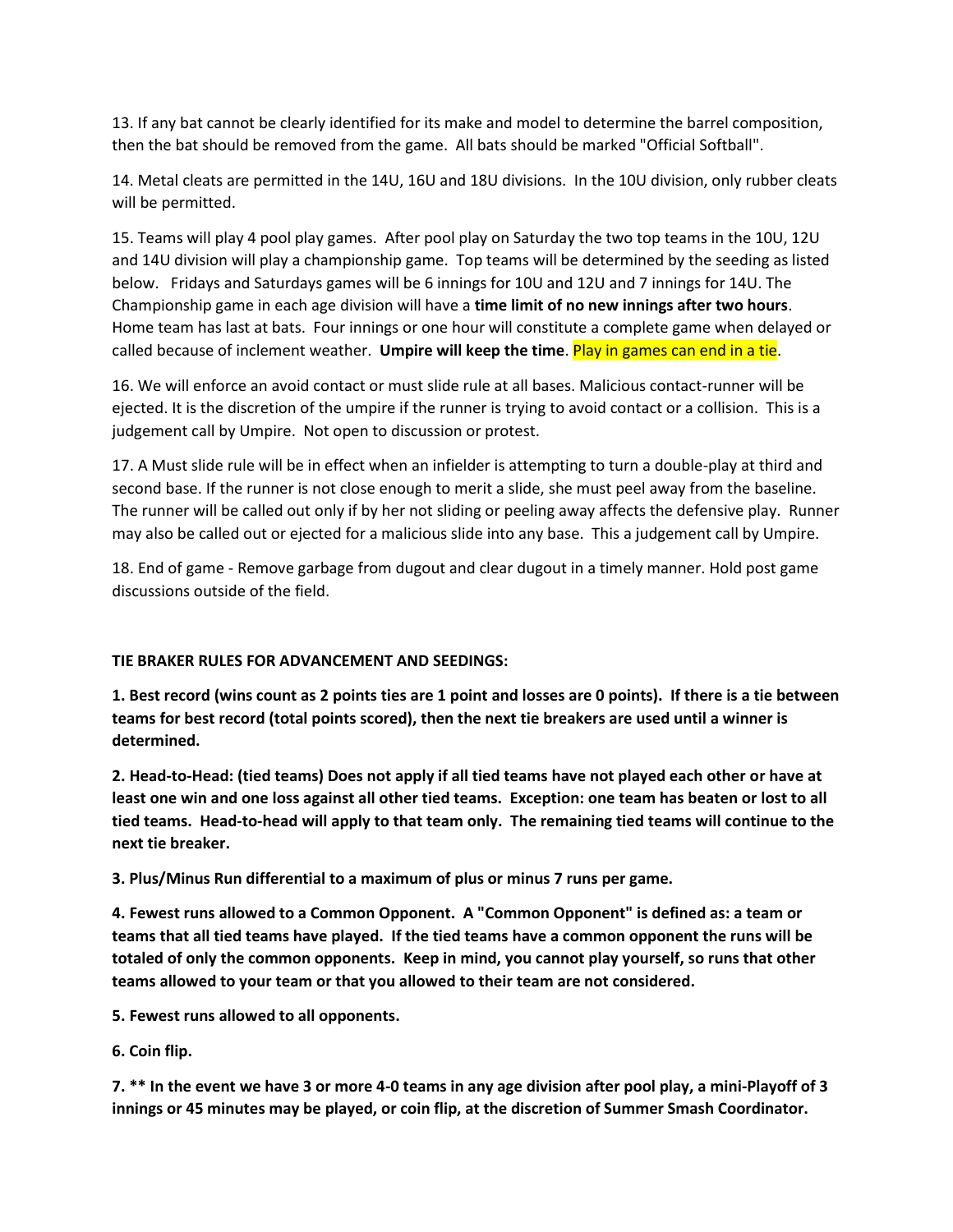**This will determine the 2nd and 3rd place teams in that division. The first-place team will be determined by the tie breaker rules listed above.** 

**During the championship game, if the game ends in a tie, Teams will start each new inning with last player out (speed up runner) from previous inning on 2nd base. Game will continue until there is a winner.**

## **Age Divisions**:

10U - Must be 10 or younger on December 31, 2021.

- 12U Must be 12 or younger on December 31, 2021.
- 14U Must be 14 or younger on December 31, 2021.

## \*\*VERY IMPORTANT\*\*:

Birth Certificates or copies are required for all players. They will only be checked upon request by Summer Smash Softball Staff. If the player is not of age and COPY OF ORIGINAL BIRTH CERTIFICATE cannot be produced, she will be unable to play the remainder of the tournament and the game that the error was discovered in will be forfeited. Summer Smash Officials may also remove that team from the tournament at their discretion.

\*\*League and or Association Cards are not acceptable\*\*

### **Refund/Cancellation Policies**:

75% refund-If Cancellation 7 or more days prior to tournament.

No - Refund- cancellation less than 7 days prior to tournament.

### **Weather/rainout Policy**:

80 % refund if no games are played.

60 % refund if 1 game is completed.

No refund if 2 or more games are completed.

### **If other rules come into question and are not listed here, we will follow 2022 USHAA Softball Rules.**

We expect professionalism/sportsmanship from Coaches and players at all times on the field. Please have respect for coaches, Umpires, and Players.

## HAVE FUN!!!!